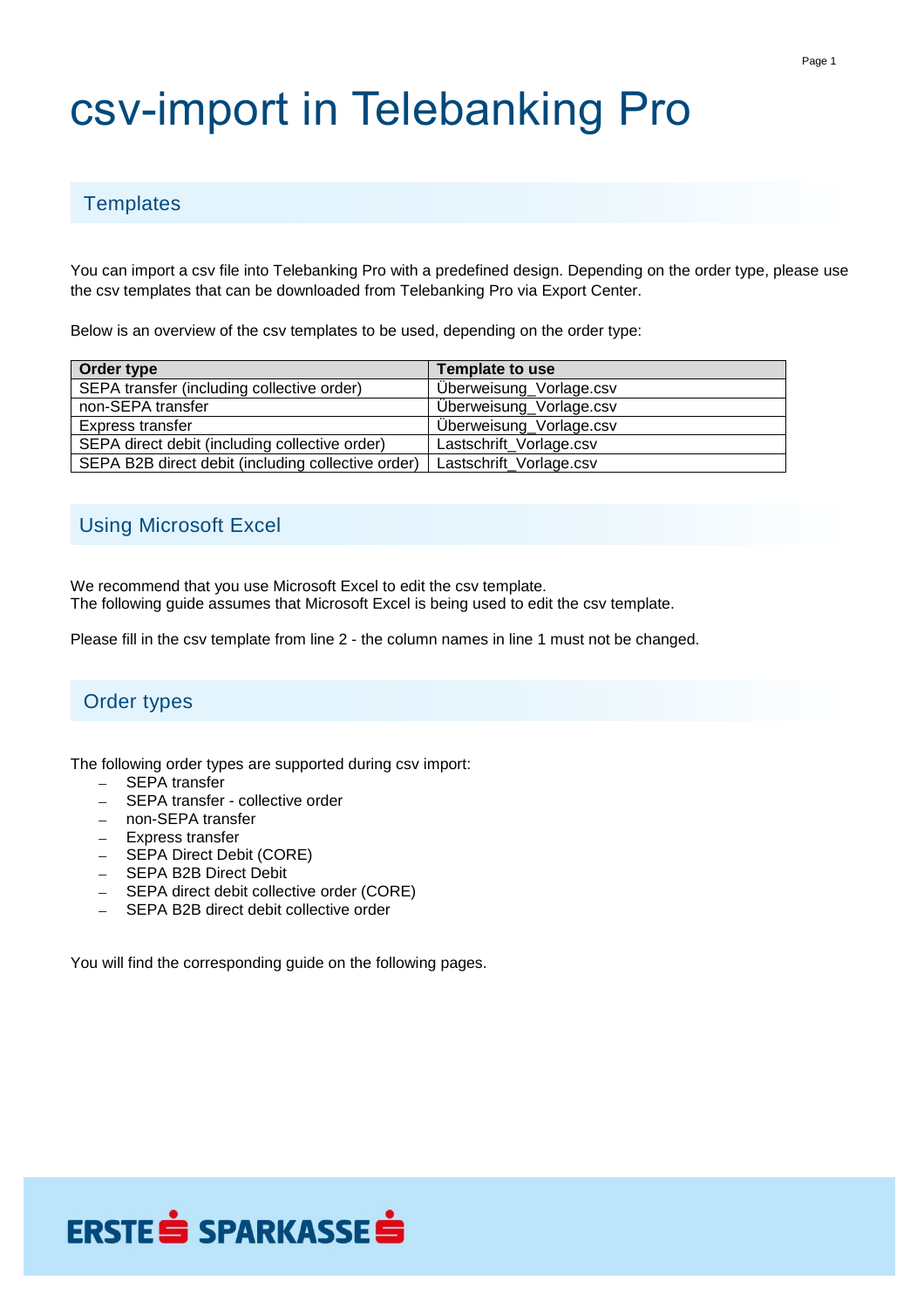#### Guide / transfer (including collective order)

You can use the *Überweisung\_Vorlage.csv* template for the following order types:

- SEPA transfer
- SEPA transfer collective order
- non-SEPA transfer
- Express transfer

The values in the second column (between the columns "Spaltenbezeichnung" and "Inhalt") indicate whether it is a compulsory or an optional field.

**C = Compulsory cell** (this cell must be filled with content)

**O = Optional cell** (the filling of this cell is optional)

If you do not wish to fill in the optional cells, just leave them empty.

In the column "Befüllungsregeln / Zeichensatzbeschreibung" (Filling rules / character set description) you will find values such as "A 70" in some lines.

"A 70" stands for: alphanumeric with a maximum of 70 characters.

| Spaltenbezeichnung                                        |                     | <b>Inhalt</b> | <b>Beschreibung</b>                                                                                         | Befüllungsregeln /<br>Zeichensatzbeschreibung                                                                                                                                                                                                          |
|-----------------------------------------------------------|---------------------|---------------|-------------------------------------------------------------------------------------------------------------|--------------------------------------------------------------------------------------------------------------------------------------------------------------------------------------------------------------------------------------------------------|
| Auftragsart<br>(Order type)                               | С                   | СT<br>EIL     | CT for SEPA and<br>non-SEPA transfer<br>EIL for express transfer                                            | See details below content                                                                                                                                                                                                                              |
| Auftraggeber-IBAN<br>(Client-IBAN)                        | С                   |               | custom content                                                                                              | [AZ] {2,2} [0-9] {2,2} [a-zA-Z0-9]<br>${1,30}$                                                                                                                                                                                                         |
| Auftraggeber-BIC<br>(Client-BIC)                          | С                   |               | custom content                                                                                              | [AZ] {6,6} [A-Z2-9] [A-NP-Z0-9]<br>$([A-Z0-9] \{3,3\}) \{0,1\}$                                                                                                                                                                                        |
| Auftraggeber-Name<br>(Client name)                        | С                   |               | custom content                                                                                              | A 70                                                                                                                                                                                                                                                   |
|                                                           |                     |               |                                                                                                             | Values from 0.01 to<br>999999999,99 are allowed<br>"," as a decimal indicator<br>2 decimal places - must be filled<br>if there are decimal places other<br>than 0<br>a maximum of 9 digits before the<br>decimal point<br>Overall length: 11 without a |
| Betrag (Amount)<br>Auftragswaehrung                       | С                   |               | custom content                                                                                              | comma<br>for SEPA e.g. EUR (see also ISO                                                                                                                                                                                                               |
| (Currency of order)<br>Empfaenger-IBAN<br>(Receiver-IBAN) | $\overline{C}$<br>Ć |               | ISO code of the currency<br>custom content                                                                  | Currency Code List on page 9)<br>[AZ] {2,2} [0-9] {2,2} [a-zA-Z0-9]<br>${1,30}$                                                                                                                                                                        |
| Empfaenger-BIC<br>(Receiver-BIC)                          | C                   |               | custom content                                                                                              | [AZ] {6,6} [A-Z2-9] [A-NP-Z0-9]<br>$([A-Z0-9] \{3,3\}) \{0,1\}$                                                                                                                                                                                        |
| Empfaenger-Name<br>(Receiver name)                        | С                   |               | custom content                                                                                              | A 70                                                                                                                                                                                                                                                   |
| Durchfuehrungsdatum<br>(Execution date)                   | $\overline{O}$      |               | If this cell is left blank the<br>execution date will be set to<br>DD.MM.YYYY today or the next banking day | See details below content                                                                                                                                                                                                                              |

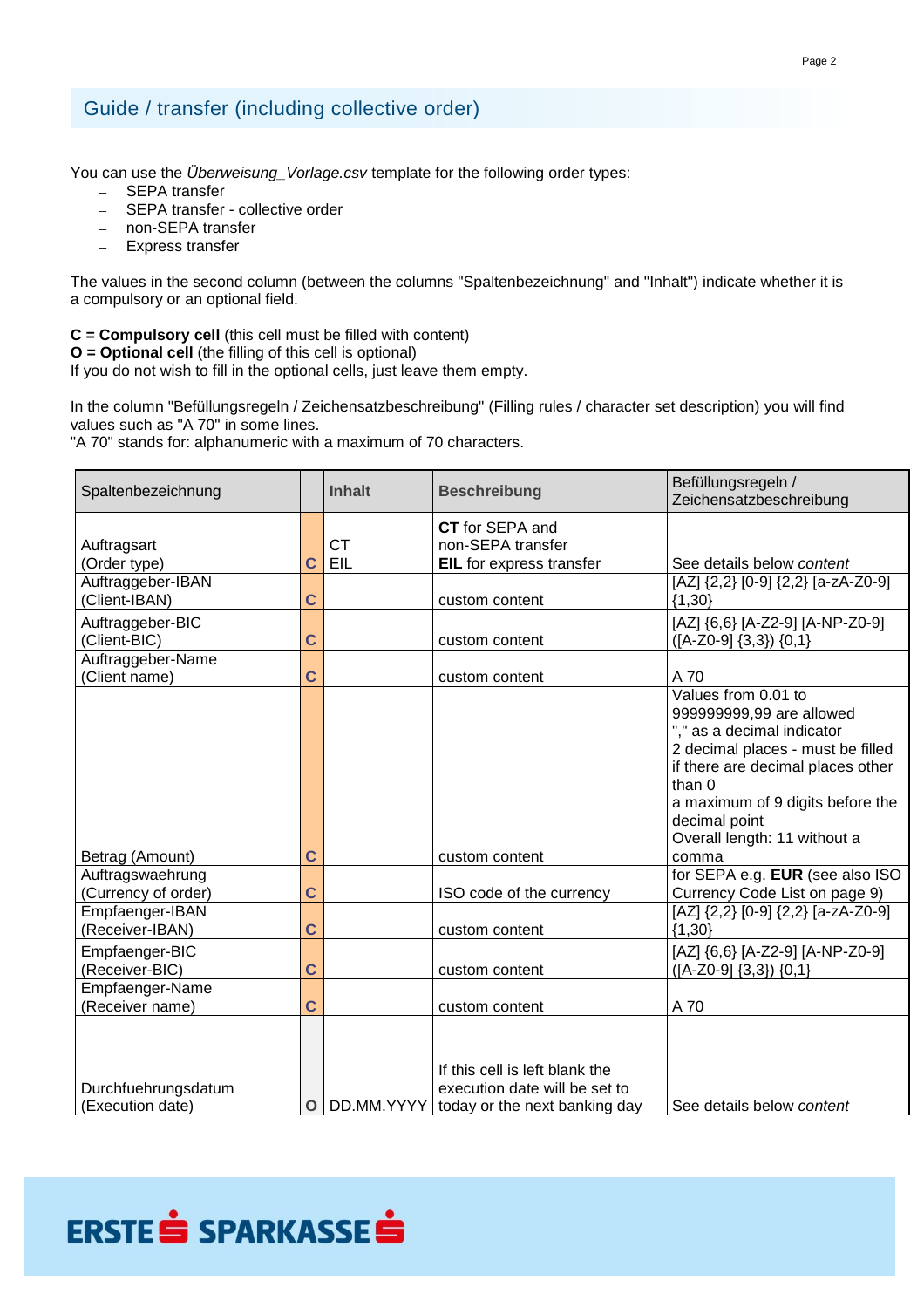| Zahlungsreferenz               |             |             | Either payment reference or        |                              |
|--------------------------------|-------------|-------------|------------------------------------|------------------------------|
| (Payment reference)            | $\mathbf O$ |             | reason for payment                 | A 35                         |
|                                |             |             |                                    |                              |
|                                |             |             |                                    |                              |
| Verwendungszweck               |             |             | Either payment reference or        |                              |
| (Reason for payment)           | $\mathbf O$ |             | reason for payment                 | A 140                        |
| Sammelauftrag                  |             | J           | J for "Yes"                        |                              |
| (Collective order)             | $\mathbf O$ | N           | N for "No"                         | See details below content    |
| Bezeichnung des                |             |             |                                    |                              |
| Sammelauftrags                 |             |             |                                    |                              |
| (Name of the collective order) | $\mathbf O$ |             | custom content                     | A 35                         |
| Auftraggeber-Anschrift         |             |             |                                    |                              |
| (Client address)               | $\mathbf O$ |             | custom content                     | A 140                        |
| Empfaenger-Anschrift           |             |             |                                    |                              |
| (Receiver address)             | $\mathbf O$ |             | custom content                     | A 140                        |
| Auftraggeberreferenz           |             |             |                                    |                              |
| (Customer reference)           | $\mathbf O$ |             | custom content                     | A 35                         |
| Art der Zahlung                |             |             |                                    | See list of Category Purpose |
| (Type of payment)              | $\mathbf O$ |             | <b>Category Purpose Code</b>       | Codes (page 7)               |
| Geschaeftsfallcode             |             |             |                                    | See list of Purpose Codes    |
| (Business case code)           | $\mathbf O$ |             | Purpose Code                       | (pages 7 & 8)                |
| Abweichender Auftraggeber      |             |             |                                    |                              |
| (Deviating client)             | $\mathbf O$ |             | custom content                     | A 70                         |
| Abweichender Empfaenger        |             |             |                                    |                              |
| (Deviating receiver)           | $\mathbf O$ |             | custom content                     | A 70                         |
| Einzelbuchung gewuenscht       |             | J           | J for "Yes"                        |                              |
| (Single booking desired)       | $\mathbf O$ | N           | N for "No"                         | See details below content    |
|                                |             |             |                                    |                              |
|                                |             |             | <b>SLEV</b> - for SEPA transfers   |                              |
|                                |             |             | <b>SHAR</b> - for splitting of the |                              |
|                                |             |             | charges (nonSEPA)                  |                              |
|                                |             | <b>SLEV</b> | <b>DEBT</b> - Charges borne by the |                              |
|                                |             | <b>SHAR</b> | client (nonSEPA)                   |                              |
| Spesenoption                   |             | <b>DEBT</b> | <b>CRED</b> - Charges borne by     |                              |
| (Charging options)             |             | O CRED      | recipients (nonSEPA)               | See details below content    |

#### **Collective order transfer - SEPA ONLY**

If a collective order transfer is desired, the following information must be correct and filled in identically for all individual orders that are to be included in the collective order. Optional cells must either be filled the same for **all, or remain empty for all orders in the collective order.**

| Auftragsart<br>(Order type)    | C. | <b>CT</b> | All orders must comply with the<br><b>SEPA</b> criteria | See details below content          |
|--------------------------------|----|-----------|---------------------------------------------------------|------------------------------------|
| Bezeichnung des                |    |           |                                                         |                                    |
| Sammelauftrags                 |    |           |                                                         |                                    |
| (Name of the collective order) | C  |           | custom content                                          | A 35                               |
| Auftraggeber-IBAN              |    |           |                                                         | [AZ] {2,2} [0-9] {2,2} [a-zA-Z0-9] |
| (Client-IBAN)                  | С  |           | custom content                                          | ${1,30}$                           |
| Auftraggeber-BIC               |    |           |                                                         | [AZ] {6,6} [A-Z2-9] [A-NP-Z0-9]    |
| (Client-BIC)                   |    |           | custom content                                          | $([A-Z0-9] \{3,3\}) \{0,1\}$       |
| Auftraggeber-Name              |    |           |                                                         |                                    |
| (Client name)                  | С  |           | custom content                                          | A 70                               |
| Auftragswaehrung               |    |           |                                                         |                                    |
| (Currency of order)            | O  | EUR       |                                                         | See details below content          |



# ERSTE SPARKASSES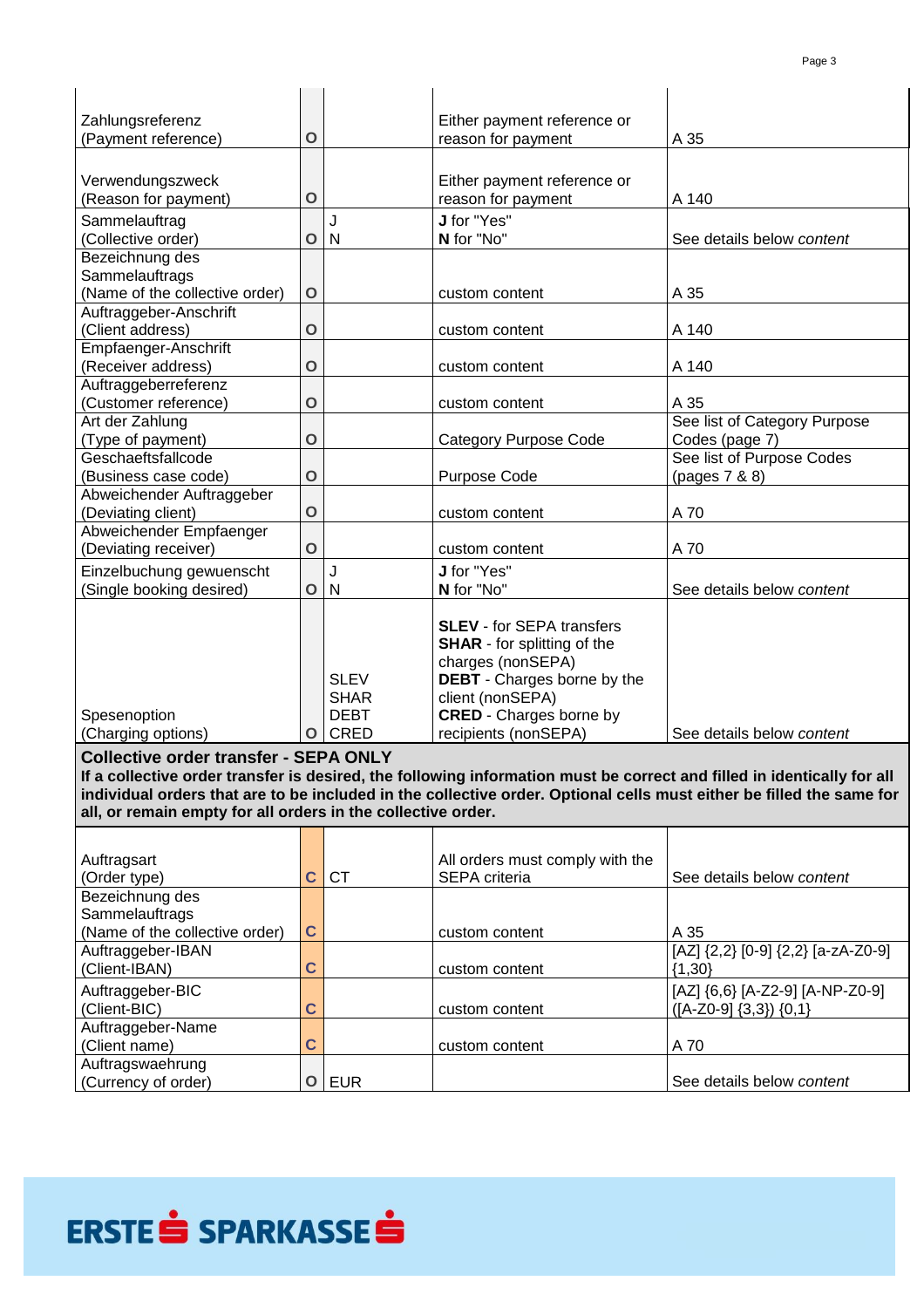| Durchfuehrungsdatum<br>(Execution date)         | O | DD.MM.YYYY  | If this cell is left blank for all<br>individual orders of the<br>collective order then the<br>execution date will be set to<br>today or next banking day | See details below content    |
|-------------------------------------------------|---|-------------|-----------------------------------------------------------------------------------------------------------------------------------------------------------|------------------------------|
| Auftraggeber-Anschrift                          |   |             |                                                                                                                                                           |                              |
| (Client address)                                | O |             | custom content                                                                                                                                            | A 140                        |
| Art der Zahlung                                 |   |             |                                                                                                                                                           | See list of Category Purpose |
| (Type of payment)                               | O |             | Category purpose code                                                                                                                                     | Codes (page 7)               |
| Abweichender Auftraggeber<br>(Deviating client) | O |             | custom content                                                                                                                                            | A 70                         |
| Sammelauftrag                                   |   |             |                                                                                                                                                           |                              |
| (Collective order)                              | C | J           | <b>J</b> for "Yes"                                                                                                                                        | See details below content    |
| Einzelbuchung gewuenscht                        |   |             | <b>J</b> for "Yes"                                                                                                                                        |                              |
| (Single booking desired)                        | O | N           | N for "No"                                                                                                                                                | See details below content    |
| Spesenoption                                    |   |             |                                                                                                                                                           |                              |
| (Charging options)                              | O | <b>SLEV</b> | <b>SLEV</b> - for SEPA transfers                                                                                                                          | See details below content    |

#### Guide / SEPA direct debit (including collective order)

You can use the *Lastschrift\_Vorlage.csv* template for the following order types:

- SEPA Direct Debit (CORE)
- SEPA direct debit collective order (CORE)
- SEPA B2B Direct Debit
- SEPA B2B direct debit collective order

The values in the second column (between the columns "Spaltenbezeichnung" and "Inhalt") indicate whether it is a compulsory or an optional field.

**C = Compulsory cell** (this cell must be filled with content)

**O = optional cell** (the filling of this cell is optional)

If you do not wish to fill in the optional cells, just leave them empty.

In the column "Befüllungsregeln / Zeichensatzbeschreibung" (Filling rules / character set description) you will find values such as "A 70" in some lines.

"A 70" stands for: alphanumeric with a maximum of 70 characters.

| Spaltenbezeichnung  |   | Inhalt                       | <b>Beschreibung</b> | Befüllungsregeln /<br>Zeichensatzbeschreibung |
|---------------------|---|------------------------------|---------------------|-----------------------------------------------|
| Auftragsart         |   | <b>SDD</b> - for SEPA direct |                     |                                               |
| (Order type)        |   | <b>SDD</b>                   | debit               | See details below content                     |
| Auftraggeber-IBAN   |   |                              |                     | [AZ] $\{2,2\}$ [0-9] $\{2,2\}$ [a-zA-Z0-9]    |
| (Client-IBAN)       | C |                              | custom content      | $\{1,30\}$                                    |
| Client name         |   |                              |                     |                                               |
| (Auftraggeber-Name) | C |                              | custom content      | A 70                                          |
| Creditor ID         | C |                              | custom content      | A 35                                          |

## ERSTE SPARKASSES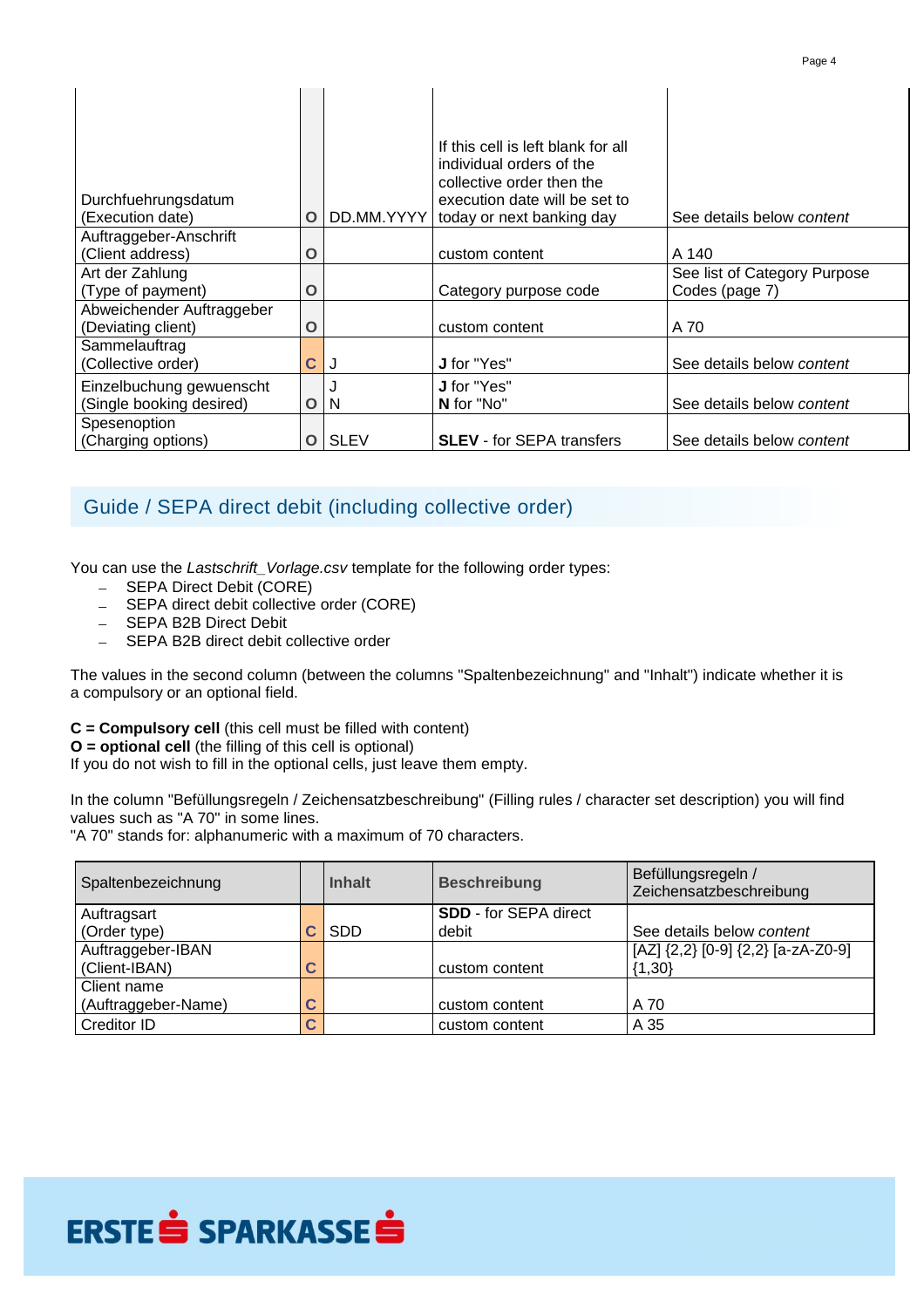|                                                      |                |                  |                                 | Values from 0.01 to                               |
|------------------------------------------------------|----------------|------------------|---------------------------------|---------------------------------------------------|
|                                                      |                |                  |                                 | 999999999,99 are allowed                          |
|                                                      |                |                  |                                 | "," as a decimal indicator                        |
|                                                      |                |                  |                                 | 2 decimal places - must be filled if              |
|                                                      |                |                  |                                 | there are decimal places other                    |
|                                                      |                |                  |                                 | than 0                                            |
|                                                      |                |                  |                                 | a maximum of 9 digits before the<br>decimal point |
| <b>Betrag</b>                                        |                |                  |                                 | Overall length: 11 without a                      |
| (Amount)                                             | C              |                  | custom content                  | comma                                             |
| Zahlungspflichtiger-IBAN                             |                |                  |                                 | [AZ] {2,2} [0-9] {2,2} [a-zA-Z0-9]                |
| (Payer IBAN)                                         | Ć              |                  | custom content                  | ${1,30}$                                          |
| Zahlungspflichtiger-Name                             |                |                  |                                 |                                                   |
| (Payer Name)                                         | C              |                  | custom content                  | A 70                                              |
| Mandatsreferenz                                      |                |                  |                                 |                                                   |
| (Mandate reference)                                  | C              |                  | custom content                  | A 35                                              |
| Mandatsausstellungsdatum                             |                |                  |                                 |                                                   |
| (Mandate date of issue)                              | C              | DD.MM.YYYY       |                                 | See details below content                         |
|                                                      |                |                  | <b>CORE</b> - for the normal    |                                                   |
|                                                      |                |                  | <b>SEPA direct debit</b>        |                                                   |
| Mandatstyp                                           |                | <b>CORE</b>      | <b>B2B</b> - for the SEPA B2B   |                                                   |
| (Mandate type)                                       | С              | B <sub>2</sub> B | direct debit                    | See details below content                         |
|                                                      |                |                  |                                 |                                                   |
|                                                      |                |                  |                                 |                                                   |
| Mandatsgueltigkeit                                   |                |                  | <b>RCUR</b> - Recurring direct  |                                                   |
| (Mandate validity)                                   | O              | <b>RCUR</b>      | debit                           | See details below content                         |
|                                                      |                |                  | If this cell is left blank then |                                                   |
| Faelligkeitsdatum<br>(Due date)                      | $\mathbf O$    | DD.MM.YYYY       | the due date will be set to     | See details below content                         |
|                                                      |                |                  | the next business day           |                                                   |
|                                                      |                |                  |                                 |                                                   |
| Zahlungsreferenz                                     |                |                  | Either payment reference        |                                                   |
| (Payment reference)                                  | $\mathbf O$    |                  | or reason for payment           | A 35                                              |
|                                                      |                |                  |                                 |                                                   |
| Verwendungszweck                                     |                |                  | Either payment reference        |                                                   |
| (Reason for payment)                                 | $\mathbf O$    |                  | or reason for payment           | A 140                                             |
| Sammelauftrag                                        |                | J                | J for "Yes"                     |                                                   |
| (Collective order)                                   | $\overline{O}$ |                  |                                 |                                                   |
|                                                      |                | N                | N for "No"                      | See details below content                         |
| Bezeichnung des                                      |                |                  |                                 |                                                   |
| Sammelauftrags                                       |                |                  |                                 |                                                   |
| (Name of the collective order)                       | $\mathbf O$    |                  | custom content                  | A 35                                              |
| Auftraggeber-Anschrift                               |                |                  |                                 |                                                   |
| (Client address)                                     | $\mathbf{O}$   |                  | custom content                  | A 140                                             |
| Zahlungspflichtiger-Anschrift                        |                |                  |                                 |                                                   |
| (Payer address)                                      | $\mathbf O$    |                  | custom content                  | A 140                                             |
| Auftraggeberreferenz                                 |                |                  |                                 |                                                   |
| (Customer reference)                                 | $\mathbf O$    |                  | custom content                  | A 35                                              |
| Art der Zahlung                                      |                |                  |                                 | See list of Category Purpose                      |
| (Type of payment)                                    | $\mathbf O$    |                  | <b>Category Purpose Code</b>    | Codes (page 7)                                    |
| Geschaeftsfallcode                                   |                |                  |                                 | See list of Purpose Codes (pages                  |
| (Business case code)                                 | $\mathbf O$    |                  | Purpose Code                    | 7 & 8 & 8)                                        |
| Abweichender Auftraggeber                            |                |                  |                                 |                                                   |
| (Deviating client)<br>Abweichender                   | $\mathbf{O}$   |                  | custom content                  | A 70                                              |
|                                                      |                |                  |                                 |                                                   |
| Zahlungspflichtiger                                  | $\mathbf O$    |                  | custom content                  | A 70                                              |
| (Deviating payer)                                    |                |                  |                                 |                                                   |
| Einzelbuchung gewuenscht<br>(Single booking desired) | O N            | J                | J for "Yes"<br>N for "No"       | See details below content                         |

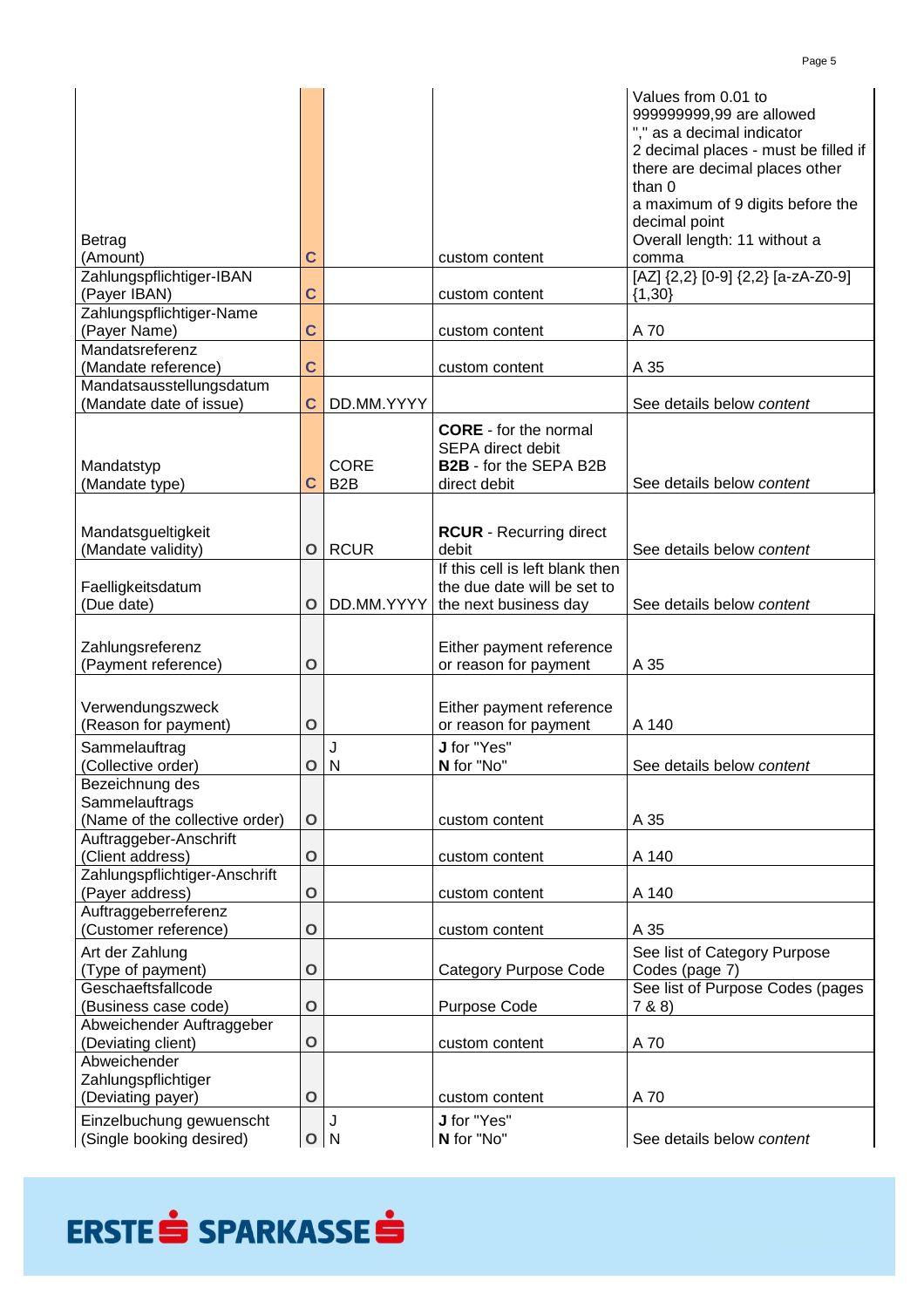#### **SEPA Direct Debit collection mandate**

If a SEPA direct debit collection order is desired, the following information must be correct and must be filled identically for all individual orders that are to be included in the collective order. Optional cells must **either be filled the same for all, or remain empty for all orders in the collective order.**

| Bezeichnung des                                                                                |                  |                  |                                  |                                    |
|------------------------------------------------------------------------------------------------|------------------|------------------|----------------------------------|------------------------------------|
| Sammelauftrags                                                                                 |                  |                  |                                  |                                    |
| (Name of the collective order)                                                                 | C                |                  | custom content                   | A 35                               |
| Auftraggeber-IBAN                                                                              |                  |                  |                                  | [AZ] {2,2} [0-9] {2,2} [a-zA-Z0-9] |
| (Client-IBAN)                                                                                  | С                |                  | custom content                   | ${1,30}$                           |
| Auftraggeber-Name                                                                              |                  |                  |                                  |                                    |
| (Client name)                                                                                  | C                |                  | custom content                   | A 70                               |
| Creditor ID                                                                                    | Ć                |                  | custom content                   | A 35                               |
|                                                                                                |                  |                  | <b>CORE</b> - for the normal     |                                    |
|                                                                                                |                  |                  | <b>SEPA direct debit</b>         |                                    |
| Mandatstyp                                                                                     |                  | CORE             | B2B - for the SEPA B2B           |                                    |
| (Mandate type)                                                                                 | С                | B <sub>2</sub> B | direct debit                     | See details below content          |
|                                                                                                |                  |                  |                                  |                                    |
|                                                                                                |                  |                  | if this cell is left blank then  |                                    |
| Faelligkeitsdatum                                                                              |                  |                  | the due date will be set to      |                                    |
| (Due date)                                                                                     | O                | DD.MM.YYYY       | the next business day            | See details below content          |
|                                                                                                |                  |                  |                                  |                                    |
| Mandatsgueltigkeit                                                                             |                  |                  | <b>RCUR</b> - Recurring direct   |                                    |
| (Mandate validity)                                                                             | O                | <b>RCUR</b>      | debit                            | See details below content          |
| Abweichender Auftraggeber                                                                      |                  |                  |                                  |                                    |
|                                                                                                |                  |                  |                                  |                                    |
|                                                                                                |                  |                  |                                  |                                    |
|                                                                                                |                  |                  |                                  |                                    |
| Art der Zahlung                                                                                |                  |                  |                                  | See list of Category Purpose       |
| (Type of payment)                                                                              | O                |                  | <b>Category Purpose Code</b>     | Codes (page 7)                     |
| Sammelauftrag                                                                                  |                  |                  |                                  |                                    |
| (Collective order)                                                                             | С                | J                | J for "Yes"                      | See details below content          |
|                                                                                                |                  | J                | J for "Yes"                      |                                    |
| (Single booking desired)                                                                       | O                | N                | N for "No"                       | See details below content          |
| (Alternative client)<br>Auftraggeber-Anschrift<br>(Client address)<br>Einzelbuchung gewuenscht | $\mathbf O$<br>O |                  | custom content<br>custom content | A 70<br>A 140                      |

### Category Purpose Codes in Telebanking Pro

If you wish to specify the Category Purpose Code for an order, please enter the appropriate 4-digit value in the "Code" column from the table below in the appropriate cell in the csv template.

| Code        | <b>Name</b>             |
|-------------|-------------------------|
| <b>CASH</b> | Cash Management         |
|             |                         |
| <b>INTC</b> | Intra Company Payment   |
| <b>TRAD</b> | <b>Trade Services</b>   |
| <b>SALA</b> | Salary payment          |
| PENS        | Pension payment         |
| <b>TAXS</b> | Tax payment             |
| <b>TREA</b> | <b>Treasury Payment</b> |
| <b>INTE</b> | Interest                |

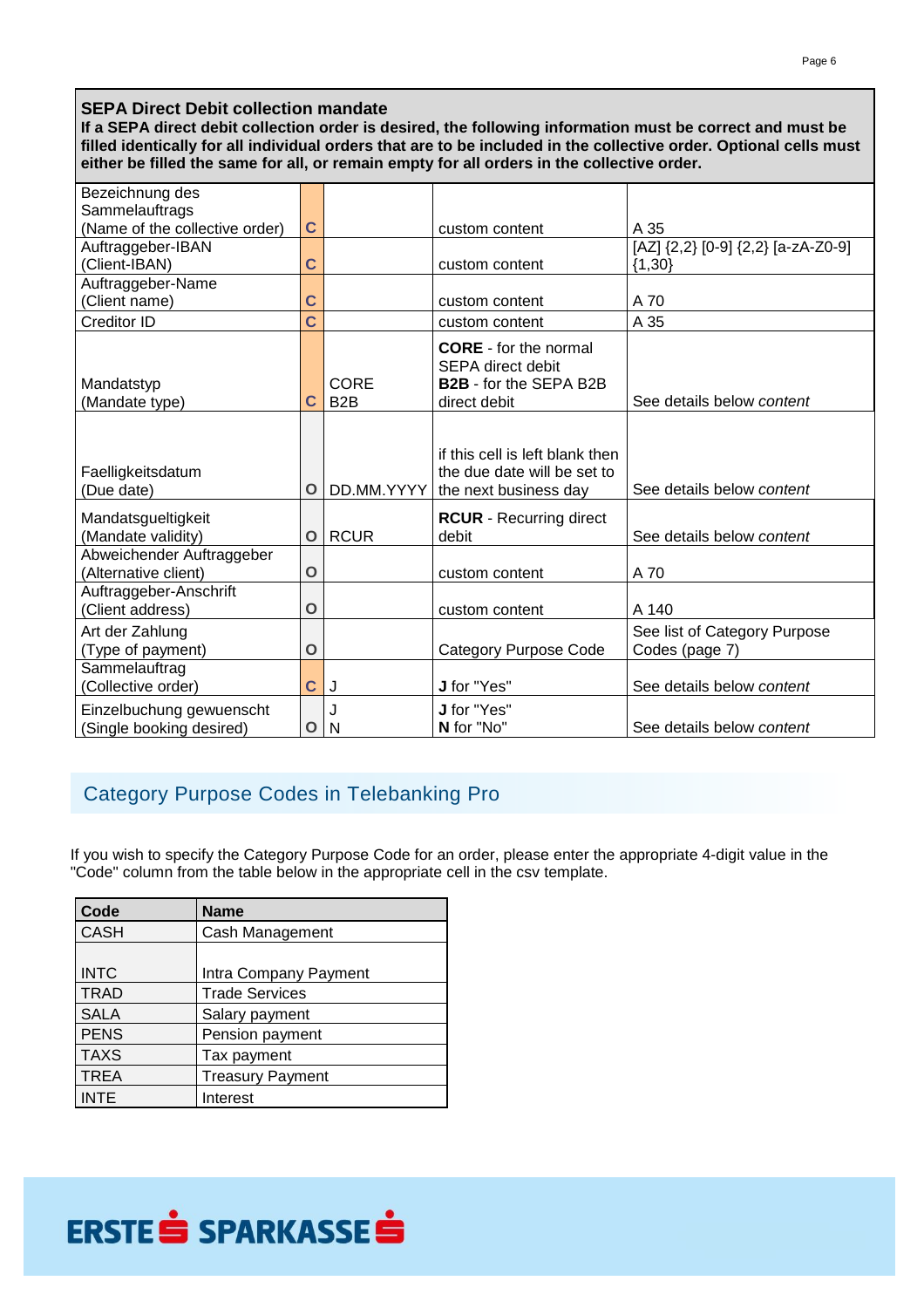### Purpose Codes in Telebanking Pro

If you wish to specify the Purpose Code for an order, please enter the appropriate 4-digit value in the "Code" column from the table below in the appropriate cell in the csv template.

| Code        | <b>Name</b>                      | Code        | <b>Name</b>                          |
|-------------|----------------------------------|-------------|--------------------------------------|
| <b>SUBS</b> | Subscription                     | <b>AGRT</b> | <b>Agricultural Transfer</b>         |
| <b>ALMY</b> | Alimony payments                 | <b>CLPR</b> | Car Loan Principal Repayment         |
| <b>EDUC</b> | Education                        | LIFI        | Life Insurance                       |
| <b>RLWY</b> | Railway                          | <b>SUPP</b> | <b>Supplier Payments</b>             |
| <b>BONU</b> | <b>Bonus Payment</b>             | <b>LIMA</b> | <b>Liquidity Management</b>          |
| <b>BUSB</b> | <b>Bus</b>                       | <b>SALA</b> | Salary payment                       |
| <b>CASH</b> | Cash Management                  | <b>TRPT</b> | Road Pricing                         |
| <b>CSDB</b> | <b>Cash Disbursement</b>         | <b>RENT</b> | Rent                                 |
| <b>DEPT</b> | Deposit                          | <b>NETT</b> | Netting                              |
| COLL        | <b>Collection Payment</b>        | <b>PENS</b> | Pension payment                      |
| <b>SCVE</b> | <b>Services</b>                  | <b>LBRI</b> | Labor Insurance                      |
| <b>INTC</b> | Intra Company Payment            | <b>WHLD</b> | Withholding                          |
|             |                                  |             | Reimbursment of a previous           |
| <b>ENRG</b> | Energies                         | <b>RIMB</b> | erroneous transaction                |
| <b>FORW</b> | Forward Foreign Exchange         | <b>CHAR</b> | <b>Charity Payment</b>               |
| <b>FXNT</b> | Foreign Exchange Related Netting | <b>TAXS</b> | <b>Tax Payment</b>                   |
| <b>PHON</b> | Telephone Bill                   | <b>ELEC</b> | Electricity                          |
| <b>AIRB</b> | Air Transport                    | <b>STDY</b> | Study                                |
| <b>GASB</b> | Gas                              | <b>TELI</b> | <b>Telephone-Iniated Transaction</b> |
| <b>FEES</b> | Fees                             | <b>TBIL</b> | Telecommunications bill              |
| <b>PPTI</b> | Property Insurance               | <b>INSU</b> | <b>Insurance Premium</b>             |
| <b>CBTV</b> | Cable TV Bill                    | <b>ADVA</b> | <b>Advance Payment</b>               |
|             | Financial Aid in case of Natural |             |                                      |
| <b>FAND</b> | Disaster                         | <b>TRAD</b> | <b>Trade Services</b>                |
|             |                                  |             | Purchase Sale of Goods and           |
| <b>INPC</b> | Insurance Premium Car            | <b>GDSV</b> | <b>Services</b>                      |
|             | <b>Child Benefit</b>             |             | Purchase Sale of Goods and           |
| <b>BECH</b> |                                  | <b>GSCB</b> | Services with Cashback               |
| <b>HLTI</b> | <b>Health Insurance</b>          | <b>WTER</b> | Water charges                        |
| <b>LOAN</b> | Loan                             | <b>HLRP</b> | Housing Loan Repayment               |
| <b>LOAR</b> | Loan Repayment                   | <b>INTE</b> | Interest                             |